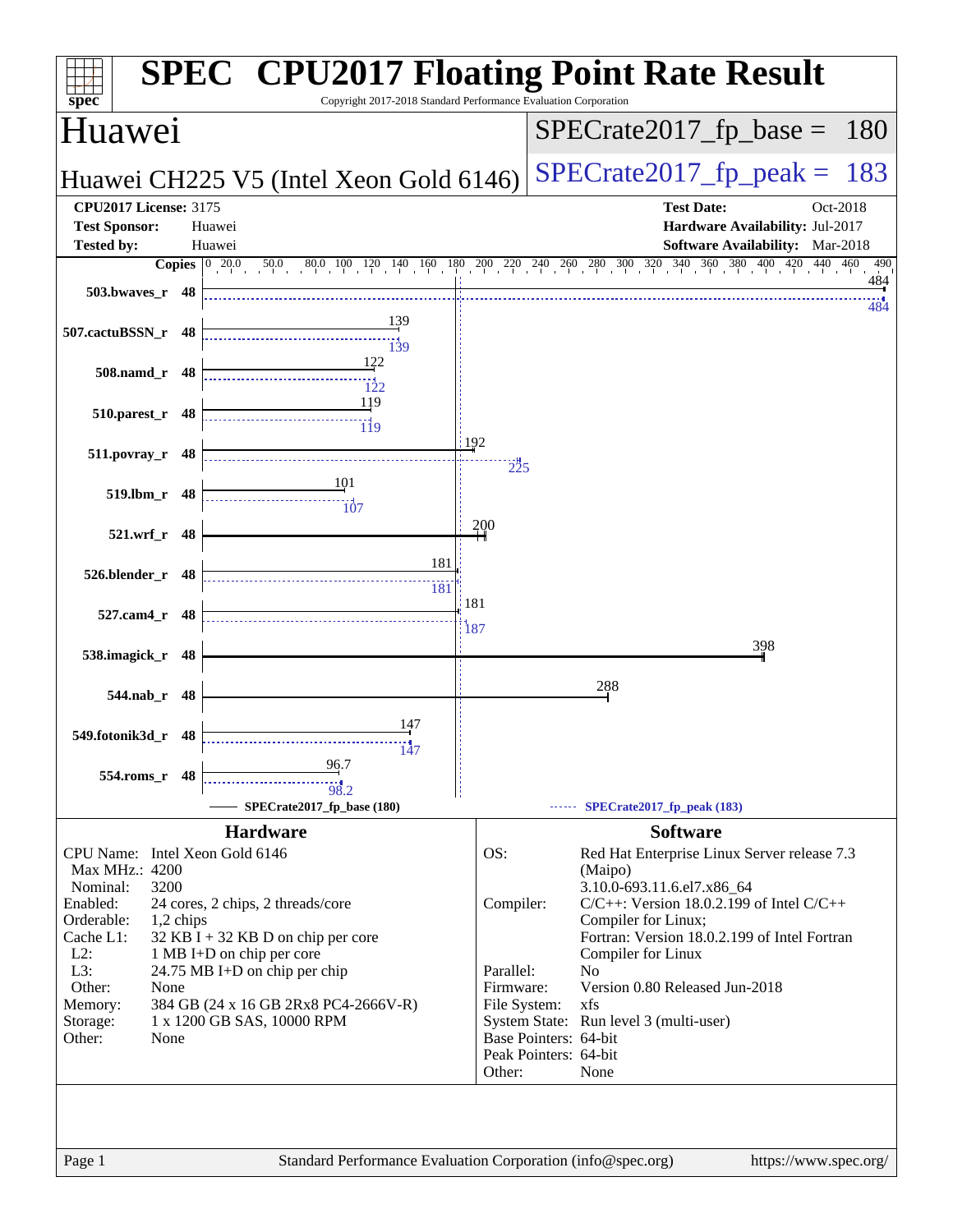| <b>SPEC CPU2017 Floating Point Rate Result</b><br>spec <sup>®</sup><br>Copyright 2017-2018 Standard Performance Evaluation Corporation |               |                |       |                |              |                |       |               |                |              |                                        |              |                |              |
|----------------------------------------------------------------------------------------------------------------------------------------|---------------|----------------|-------|----------------|--------------|----------------|-------|---------------|----------------|--------------|----------------------------------------|--------------|----------------|--------------|
| Huawei<br>$SPECrate2017_fp\_base = 180$                                                                                                |               |                |       |                |              |                |       |               |                |              |                                        |              |                |              |
| $SPECrate2017_fp\_peak = 183$<br>Huawei CH225 V5 (Intel Xeon Gold 6146)                                                                |               |                |       |                |              |                |       |               |                |              |                                        |              |                |              |
| <b>CPU2017 License: 3175</b>                                                                                                           |               |                |       |                |              |                |       |               |                |              | <b>Test Date:</b>                      |              | Oct-2018       |              |
| <b>Test Sponsor:</b>                                                                                                                   | Huawei        |                |       |                |              |                |       |               |                |              | Hardware Availability: Jul-2017        |              |                |              |
| <b>Tested by:</b>                                                                                                                      | Huawei        |                |       |                |              |                |       |               |                |              | <b>Software Availability:</b> Mar-2018 |              |                |              |
| <b>Results Table</b>                                                                                                                   |               |                |       |                |              |                |       |               |                |              |                                        |              |                |              |
|                                                                                                                                        |               |                |       | <b>Base</b>    |              |                |       |               |                |              | <b>Peak</b>                            |              |                |              |
| <b>Benchmark</b>                                                                                                                       | <b>Copies</b> | <b>Seconds</b> | Ratio | <b>Seconds</b> | <b>Ratio</b> | <b>Seconds</b> | Ratio | <b>Copies</b> | <b>Seconds</b> | <b>Ratio</b> | <b>Seconds</b>                         | <b>Ratio</b> | <b>Seconds</b> | <b>Ratio</b> |
| 503.bwaves_r                                                                                                                           | 48            | 995            | 484   | 995            | 484          | 994            | 484   | 48            | 996            | 483          | 995                                    | 484          | 995            | 484          |
| 507.cactuBSSN r                                                                                                                        | 48            | 436            | 139   | 436            | 139          | 436            | 139   | 48            | 437            | 139          | 436                                    | 139          | 436            | 139          |
| 508.namd_r                                                                                                                             | 48            | 376            | 121   | 375            | 122          | 374            | 122   | 48            | 374            | 122          | 373                                    | 122          | 373            | 122          |
| 510.parest_r                                                                                                                           | 48            | 1053           | 119   | 1051           | 119          | 1054           | 119   | 48            | 1055           | 119          | 1052                                   | 119          | 1055           | 119          |
| 511.povray_r                                                                                                                           | 48            | 585            | 192   | 581            | 193          | 586            | 191   | 48            | 502            | 223          | 499                                    | 225          | 498            | 225          |
| 519.1bm r                                                                                                                              | 48            | 502            | 101   | 502            | 101          | 501            | 101   | 48            | 473            | 107          | 473                                    | 107          | 473            | 107          |
| 521.wrf r                                                                                                                              | 48            | 551            | 195   | 539            | <b>200</b>   | 536            | 201   | 48            | 551            | 195          | 539                                    | <b>200</b>   | 536            | 201          |
| 526.blender r                                                                                                                          | 48            | 404            | 181   | 404            | 181          | 404            | 181   | 48            | 403            | 181          | 404                                    | 181          | 403            | 181          |
| 527.cam4 r                                                                                                                             | 48            | 463            | 181   | 463            | 181          | 463            | 181   | 48            | 449            | 187          | 449                                    | 187          | 449            | 187          |
| 538.imagick_r                                                                                                                          | 48            | 300            | 399   | 301            | 397          | 300            | 398   | 48            | 300            | 399          | 301                                    | 397          | 300            | 398          |
| 544.nab r                                                                                                                              | 48            | 281            | 288   | 281            | 288          | 281            | 287   | 48            | 281            | 288          | 281                                    | 288          | 281            | 287          |
| 549.fotonik3d r                                                                                                                        | 48            | 1272           | 147   | 1269           | 147          | 1269           | 147   | 48            | 1273           | 147          | 1270                                   | 147          | 1267           | 148          |
| $554$ .roms r                                                                                                                          | 48            | 790            | 96.5  | 789            | 96.7         | 789            | 96.7  | 48            | 777            | 98.2         | 782                                    | 97.6         | 772            | 98.9         |
| $SPECrate2017$ fp base =<br>180                                                                                                        |               |                |       |                |              |                |       |               |                |              |                                        |              |                |              |

**[SPECrate2017\\_fp\\_peak =](http://www.spec.org/auto/cpu2017/Docs/result-fields.html#SPECrate2017fppeak) 183**

Results appear in the [order in which they were run.](http://www.spec.org/auto/cpu2017/Docs/result-fields.html#RunOrder) Bold underlined text [indicates a median measurement.](http://www.spec.org/auto/cpu2017/Docs/result-fields.html#Median)

#### **[Submit Notes](http://www.spec.org/auto/cpu2017/Docs/result-fields.html#SubmitNotes)**

 The numactl mechanism was used to bind copies to processors. The config file option 'submit' was used to generate numactl commands to bind each copy to a specific processor. For details, please see the config file.

#### **[Operating System Notes](http://www.spec.org/auto/cpu2017/Docs/result-fields.html#OperatingSystemNotes)**

Stack size set to unlimited using "ulimit -s unlimited"

is mitigated in the system as tested and documented.

#### **[General Notes](http://www.spec.org/auto/cpu2017/Docs/result-fields.html#GeneralNotes)**

Environment variables set by runcpu before the start of the run: LD\_LIBRARY\_PATH = "/spec2017/lib/ia32:/spec2017/lib/intel64:/spec2017/je5.0.1-32:/spec2017/je5.0.1-64" Binaries compiled on a system with 1x Intel Core i7-6700K CPU + 32GB RAM memory using Redhat Enterprise Linux 7.5 Transparent Huge Pages enabled by default Prior to runcpu invocation Filesystem page cache synced and cleared with: sync; echo 3> /proc/sys/vm/drop\_caches runcpu command invoked through numactl i.e.: numactl --interleave=all runcpu <etc> Yes: The test sponsor attests, as of date of publication, that CVE-2017-5754 (Meltdown)

**(Continued on next page)**

| Page 2 | Standard Performance Evaluation Corporation (info@spec.org) | https://www.spec.org/ |
|--------|-------------------------------------------------------------|-----------------------|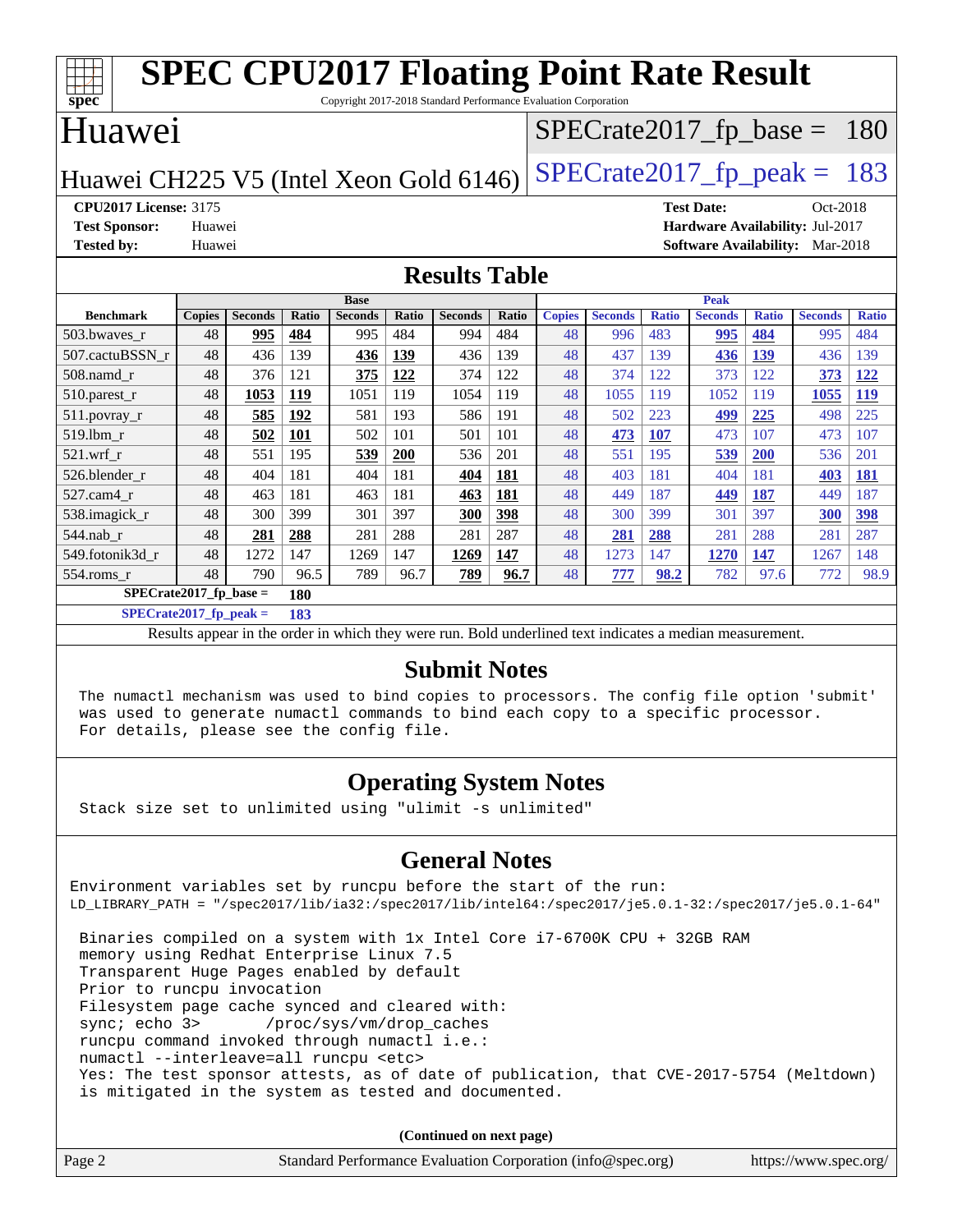

# **[SPEC CPU2017 Floating Point Rate Result](http://www.spec.org/auto/cpu2017/Docs/result-fields.html#SPECCPU2017FloatingPointRateResult)**

Copyright 2017-2018 Standard Performance Evaluation Corporation

#### Huawei

[SPECrate2017\\_fp\\_base =](http://www.spec.org/auto/cpu2017/Docs/result-fields.html#SPECrate2017fpbase) 180

#### Huawei CH225 V5 (Intel Xeon Gold 6146) SPECrate  $2017$  fp peak = 183

**[Tested by:](http://www.spec.org/auto/cpu2017/Docs/result-fields.html#Testedby)** Huawei **[Software Availability:](http://www.spec.org/auto/cpu2017/Docs/result-fields.html#SoftwareAvailability)** Mar-2018

**[CPU2017 License:](http://www.spec.org/auto/cpu2017/Docs/result-fields.html#CPU2017License)** 3175 **[Test Date:](http://www.spec.org/auto/cpu2017/Docs/result-fields.html#TestDate)** Oct-2018 **[Test Sponsor:](http://www.spec.org/auto/cpu2017/Docs/result-fields.html#TestSponsor)** Huawei **[Hardware Availability:](http://www.spec.org/auto/cpu2017/Docs/result-fields.html#HardwareAvailability)** Jul-2017

#### **[General Notes \(Continued\)](http://www.spec.org/auto/cpu2017/Docs/result-fields.html#GeneralNotes)**

 Yes: The test sponsor attests, as of date of publication, that CVE-2017-5753 (Spectre variant 1) is mitigated in the system as tested and documented. Yes: The test sponsor attests, as of date of publication, that CVE-2017-5715 (Spectre variant 2) is mitigated in the system as tested and documented. **[Platform Notes](http://www.spec.org/auto/cpu2017/Docs/result-fields.html#PlatformNotes)** BIOS configuration: Power Policy Set to Performance SNC Set to Enabled IMC Interleaving Set to 1-way Interleave XPT Prefetch Set to Enabled Sysinfo program /spec2017/bin/sysinfo Rev: r5797 of 2017-06-14 96c45e4568ad54c135fd618bcc091c0f running on localhost.localdomain Thu Oct 18 13:23:33 2018 SUT (System Under Test) info as seen by some common utilities. For more information on this section, see <https://www.spec.org/cpu2017/Docs/config.html#sysinfo> From /proc/cpuinfo model name : Intel(R) Xeon(R) Gold 6146 CPU @ 3.20GHz 2 "physical id"s (chips) 48 "processors" cores, siblings (Caution: counting these is hw and system dependent. The following excerpts from /proc/cpuinfo might not be reliable. Use with caution.) cpu cores : 12 siblings : 24 physical 0: cores 0 3 4 5 6 7 16 18 19 20 21 22 physical 1: cores 0 2 3 4 9 10 11 16 17 18 24 26

 From lscpu: Architecture: x86\_64 CPU op-mode(s): 32-bit, 64-bit Byte Order: Little Endian  $CPU(s):$  48 On-line CPU(s) list: 0-47 Thread(s) per core: 2 Core(s) per socket: 12 Socket(s): 2 NUMA node(s): 4 Vendor ID: GenuineIntel CPU family: 6 Model: 85 Model name: Intel(R) Xeon(R) Gold 6146 CPU @ 3.20GHz Stepping: 4

**(Continued on next page)**

Page 3 Standard Performance Evaluation Corporation [\(info@spec.org\)](mailto:info@spec.org) <https://www.spec.org/>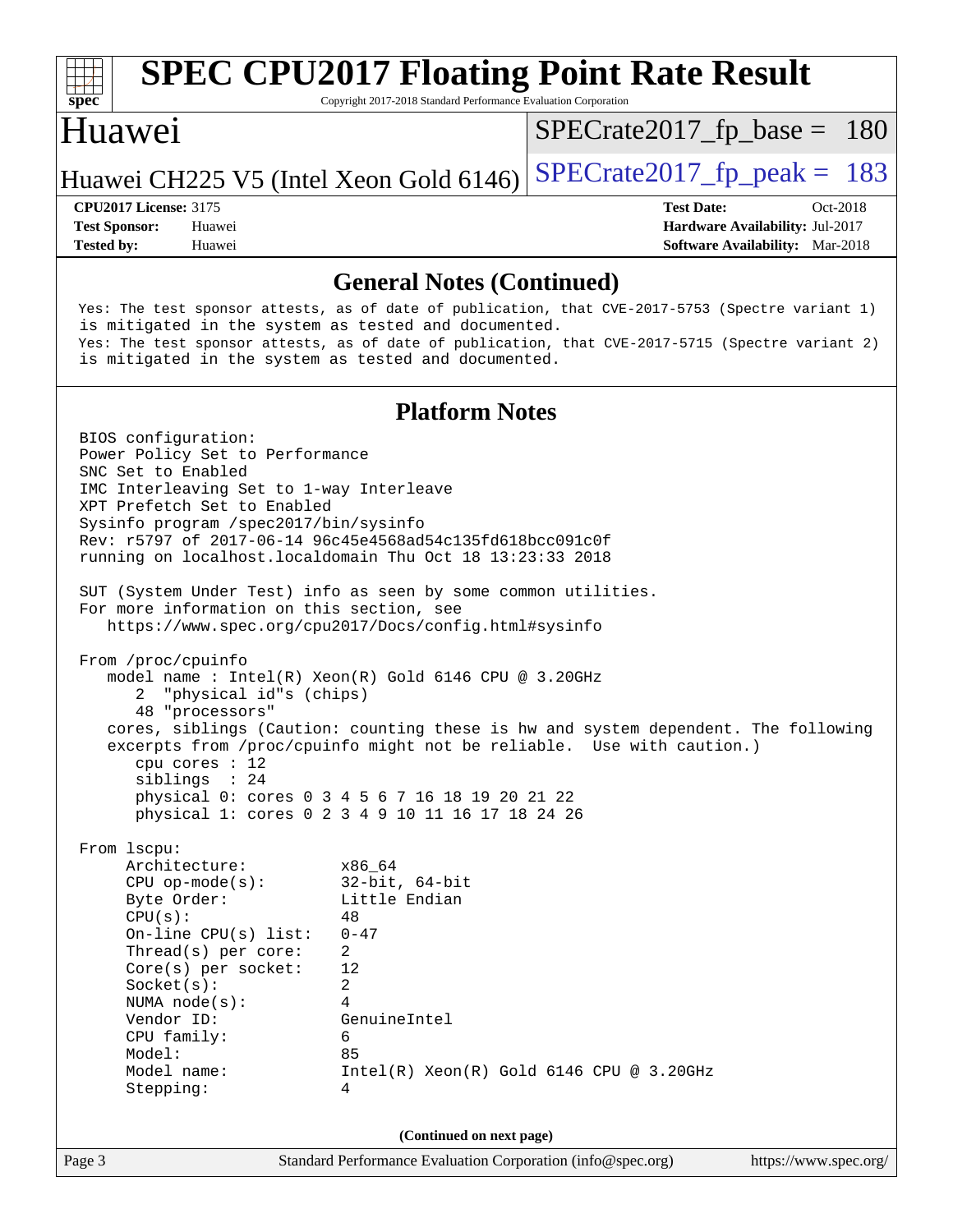| <b>SPEC CPU2017 Floating Point Rate Result</b><br>Copyright 2017-2018 Standard Performance Evaluation Corporation<br>spec <sup>®</sup>                                                                                                                                                                                                                                                                                                                                                                                                                                                                                                                                                                                                                                                                                                                                                                                                                                                                                      |                                                                                                            |
|-----------------------------------------------------------------------------------------------------------------------------------------------------------------------------------------------------------------------------------------------------------------------------------------------------------------------------------------------------------------------------------------------------------------------------------------------------------------------------------------------------------------------------------------------------------------------------------------------------------------------------------------------------------------------------------------------------------------------------------------------------------------------------------------------------------------------------------------------------------------------------------------------------------------------------------------------------------------------------------------------------------------------------|------------------------------------------------------------------------------------------------------------|
| Huawei                                                                                                                                                                                                                                                                                                                                                                                                                                                                                                                                                                                                                                                                                                                                                                                                                                                                                                                                                                                                                      | $SPECrate2017_fp\_base = 180$                                                                              |
| Huawei CH225 V5 (Intel Xeon Gold 6146)                                                                                                                                                                                                                                                                                                                                                                                                                                                                                                                                                                                                                                                                                                                                                                                                                                                                                                                                                                                      | $SPECrate2017fp peak = 183$                                                                                |
| <b>CPU2017 License: 3175</b><br><b>Test Sponsor:</b><br>Huawei<br><b>Tested by:</b><br>Huawei                                                                                                                                                                                                                                                                                                                                                                                                                                                                                                                                                                                                                                                                                                                                                                                                                                                                                                                               | <b>Test Date:</b><br>Oct-2018<br>Hardware Availability: Jul-2017<br><b>Software Availability:</b> Mar-2018 |
| <b>Platform Notes (Continued)</b>                                                                                                                                                                                                                                                                                                                                                                                                                                                                                                                                                                                                                                                                                                                                                                                                                                                                                                                                                                                           |                                                                                                            |
| 3200.000<br>CPU MHz:<br>6405.50<br>BogoMIPS:<br>Virtualization:<br>$VT - x$<br>L1d cache:<br>32K<br>Lli cache:<br>32K<br>$L2$ cache:<br>1024K<br>L3 cache:<br>25344K<br>NUMA node0 CPU(s):<br>$0 - 2$ , $6 - 8$ , $24 - 26$ , $30 - 32$<br>$3 - 5, 9 - 11, 27 - 29, 33 - 35$<br>NUMA nodel $CPU(s):$<br>12, 13, 16, 19, 20, 22, 36, 37, 40, 43, 44, 46<br>NUMA $node2$ $CPU(s):$<br>NUMA node3 CPU(s):<br>14, 15, 17, 18, 21, 23, 38, 39, 41, 42, 45, 47<br>/proc/cpuinfo cache data                                                                                                                                                                                                                                                                                                                                                                                                                                                                                                                                        |                                                                                                            |
| cache size $: 25344$ KB<br>From numactl --hardware WARNING: a numactl 'node' might or might not correspond to a<br>physical chip.<br>$available: 4 nodes (0-3)$<br>node 0 cpus: 0 1 2 6 7 8 24 25 26 30 31 32<br>node 0 size: 96433 MB<br>node 0 free: 93494 MB<br>node 1 cpus: 3 4 5 9 10 11 27 28 29 33 34 35<br>node 1 size: 98304 MB<br>node 1 free: 95554 MB<br>node 2 cpus: 12 13 16 19 20 22 36 37 40 43 44 46<br>node 2 size: 98304 MB<br>node 2 free: 95366 MB<br>node 3 cpus: 14 15 17 18 21 23 38 39 41 42 45 47<br>node 3 size: 98304 MB<br>node 3 free: 95609 MB<br>node distances:<br>node<br>$\overline{\phantom{0}}$<br>$\mathbf{1}$<br>2<br>3<br>0 :<br>10<br>11<br>21 21<br>1:<br>11<br>10 21 21<br>2:<br>21<br>21<br>10<br>11<br>3:<br>21<br>21<br>11<br>10<br>From /proc/meminfo<br>MemTotal:<br>394168644 kB<br>HugePages_Total:<br>0<br>Hugepagesize:<br>2048 kB<br>From /etc/*release* /etc/*version*<br>os-release:<br>NAME="Red Hat Enterprise Linux Server"<br>VERSION="7.3 (Maipo)"<br>ID="rhel" |                                                                                                            |
| (Continued on next page)                                                                                                                                                                                                                                                                                                                                                                                                                                                                                                                                                                                                                                                                                                                                                                                                                                                                                                                                                                                                    |                                                                                                            |
| Standard Performance Evaluation Corporation (info@spec.org)<br>Page 4                                                                                                                                                                                                                                                                                                                                                                                                                                                                                                                                                                                                                                                                                                                                                                                                                                                                                                                                                       | https://www.spec.org/                                                                                      |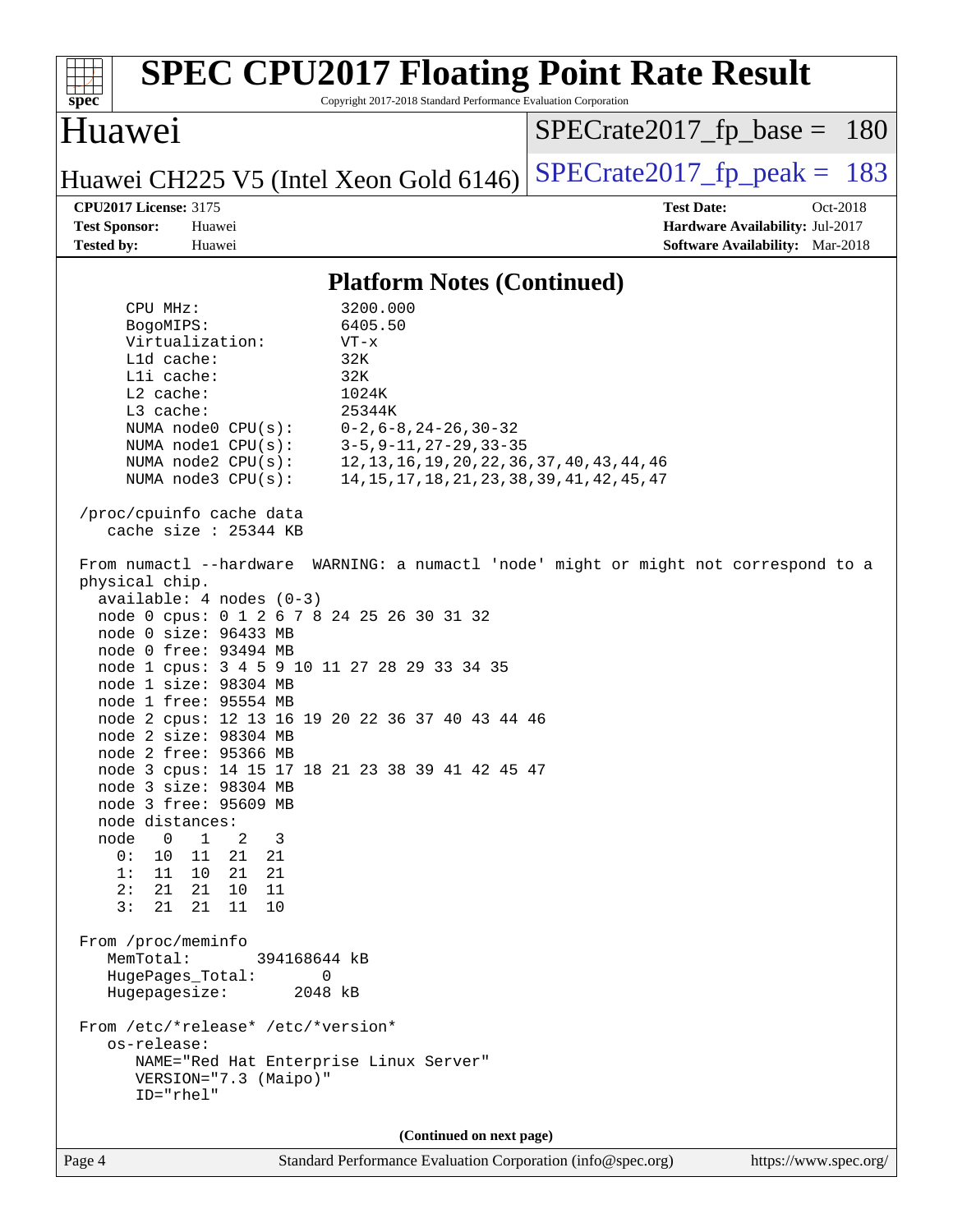| <b>SPEC CPU2017 Floating Point Rate Result</b>                                                                                                                                                                                                                                                                                                                                                                                                                                                               |                                                                  |
|--------------------------------------------------------------------------------------------------------------------------------------------------------------------------------------------------------------------------------------------------------------------------------------------------------------------------------------------------------------------------------------------------------------------------------------------------------------------------------------------------------------|------------------------------------------------------------------|
| spec<br>Copyright 2017-2018 Standard Performance Evaluation Corporation<br><b>Huawei</b>                                                                                                                                                                                                                                                                                                                                                                                                                     | $SPECrate2017_fp\_base = 180$                                    |
| Huawei CH225 V5 (Intel Xeon Gold 6146)                                                                                                                                                                                                                                                                                                                                                                                                                                                                       | $SPECrate2017_fp\_peak = 183$                                    |
| <b>CPU2017 License: 3175</b><br><b>Test Sponsor:</b><br>Huawei                                                                                                                                                                                                                                                                                                                                                                                                                                               | <b>Test Date:</b><br>Oct-2018<br>Hardware Availability: Jul-2017 |
| <b>Tested by:</b><br>Huawei                                                                                                                                                                                                                                                                                                                                                                                                                                                                                  | <b>Software Availability:</b> Mar-2018                           |
| <b>Platform Notes (Continued)</b>                                                                                                                                                                                                                                                                                                                                                                                                                                                                            |                                                                  |
| ID_LIKE="fedora"<br>VERSION_ID="7.3"<br>PRETTY_NAME="Red Hat Enterprise Linux Server 7.3 (Maipo)"<br>ANSI COLOR="0;31"<br>CPE_NAME="cpe:/o:redhat:enterprise_linux:7.3:GA:server"<br>redhat-release: Red Hat Enterprise Linux Server release 7.3 (Maipo)<br>system-release: Red Hat Enterprise Linux Server release 7.3 (Maipo)<br>system-release-cpe: cpe:/o:redhat:enterprise_linux:7.3:ga:server<br>uname $-a$ :<br>Linux localhost.localdomain 3.10.0-693.11.6.el7.x86_64 #1 SMP Thu Dec 28 14:23:39 EST |                                                                  |
| 2017 x86_64 x86_64 x86_64 GNU/Linux<br>run-level 3 Oct 18 05:23                                                                                                                                                                                                                                                                                                                                                                                                                                              |                                                                  |
| SPEC is set to: /spec2017<br>Filesystem<br>Type Size Used Avail Use% Mounted on<br>/dev/sda4<br>xfs<br>400G 9.6G 391G<br>$3\frac{6}{9}$ /                                                                                                                                                                                                                                                                                                                                                                    |                                                                  |
| Additional information from dmidecode follows. WARNING: Use caution when you interpret<br>this section. The 'dmidecode' program reads system data which is "intended to allow<br>hardware to be accurately determined", but the intent may not be met, as there are<br>frequent changes to hardware, firmware, and the "DMTF SMBIOS" standard.<br>BIOS INSYDE Corp. 0.80 06/27/2018<br>Memory:                                                                                                               |                                                                  |
| 24x Samsung M393A2K43BB1-CTD 16 GB 2 rank 2666                                                                                                                                                                                                                                                                                                                                                                                                                                                               |                                                                  |
| (End of data from sysinfo program)                                                                                                                                                                                                                                                                                                                                                                                                                                                                           |                                                                  |
| <b>Compiler Version Notes</b>                                                                                                                                                                                                                                                                                                                                                                                                                                                                                |                                                                  |
| $519.1$ bm_r(base) $538.imagick_r(base, peak)$ $544.nah_r(base, peak)$                                                                                                                                                                                                                                                                                                                                                                                                                                       |                                                                  |
| icc (ICC) 18.0.2 20180210<br>Copyright (C) 1985-2018 Intel Corporation. All rights reserved.                                                                                                                                                                                                                                                                                                                                                                                                                 |                                                                  |
| $519.1bm_r(peak)$<br>CC.<br>_ _ _ _ _ _ _ _ _ _ _ _ _ _                                                                                                                                                                                                                                                                                                                                                                                                                                                      |                                                                  |
| icc (ICC) 18.0.2 20180210<br>Copyright (C) 1985-2018 Intel Corporation. All rights reserved.                                                                                                                                                                                                                                                                                                                                                                                                                 |                                                                  |
| ==============================                                                                                                                                                                                                                                                                                                                                                                                                                                                                               |                                                                  |
| (Continued on next page)                                                                                                                                                                                                                                                                                                                                                                                                                                                                                     |                                                                  |
| Page 5<br>Standard Performance Evaluation Corporation (info@spec.org)                                                                                                                                                                                                                                                                                                                                                                                                                                        | https://www.spec.org/                                            |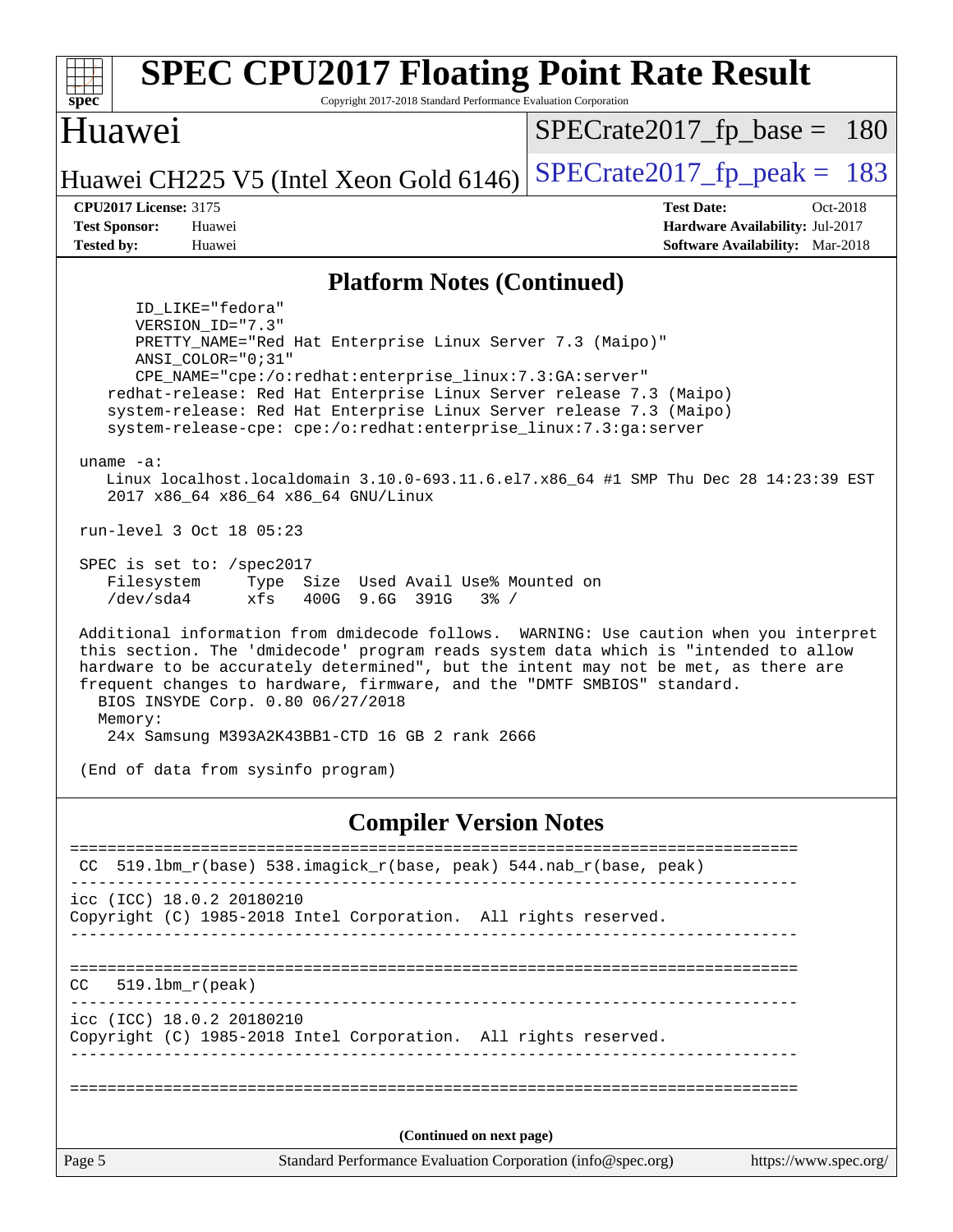| S<br>ne<br>I<br>Ľ |  |  |  |  |
|-------------------|--|--|--|--|

# **[SPEC CPU2017 Floating Point Rate Result](http://www.spec.org/auto/cpu2017/Docs/result-fields.html#SPECCPU2017FloatingPointRateResult)**

Copyright 2017-2018 Standard Performance Evaluation Corporation

## Huawei

[SPECrate2017\\_fp\\_base =](http://www.spec.org/auto/cpu2017/Docs/result-fields.html#SPECrate2017fpbase) 180

Huawei CH225 V5 (Intel Xeon Gold 6146) SPECrate  $2017$  fp peak = 183

#### **[CPU2017 License:](http://www.spec.org/auto/cpu2017/Docs/result-fields.html#CPU2017License)** 3175 **[Test Date:](http://www.spec.org/auto/cpu2017/Docs/result-fields.html#TestDate)** Oct-2018

**[Test Sponsor:](http://www.spec.org/auto/cpu2017/Docs/result-fields.html#TestSponsor)** Huawei **[Hardware Availability:](http://www.spec.org/auto/cpu2017/Docs/result-fields.html#HardwareAvailability)** Jul-2017 **[Tested by:](http://www.spec.org/auto/cpu2017/Docs/result-fields.html#Testedby)** Huawei **[Software Availability:](http://www.spec.org/auto/cpu2017/Docs/result-fields.html#SoftwareAvailability)** Mar-2018

#### **[Compiler Version Notes \(Continued\)](http://www.spec.org/auto/cpu2017/Docs/result-fields.html#CompilerVersionNotes)**

| Page 6<br>Standard Performance Evaluation Corporation (info@spec.org)                                                              | https://www.spec.org/ |
|------------------------------------------------------------------------------------------------------------------------------------|-----------------------|
| (Continued on next page)                                                                                                           |                       |
| ifort (IFORT) 18.0.2 20180210<br>Copyright (C) 1985-2018 Intel Corporation. All rights reserved.                                   |                       |
| 503.bwaves_r(base, peak) 549.fotonik3d_r(base, peak) 554.roms_r(base)<br>FC.                                                       |                       |
| Copyright (C) 1985-2018 Intel Corporation. All rights reserved.                                                                    |                       |
| Copyright (C) 1985-2018 Intel Corporation.<br>All rights reserved.<br>ifort (IFORT) 18.0.2 20180210                                |                       |
| icpc (ICC) 18.0.2 20180210<br>Copyright (C) 1985-2018 Intel Corporation. All rights reserved.<br>icc (ICC) 18.0.2 20180210         |                       |
| FC 507.cactuBSSN_r(base, peak)                                                                                                     |                       |
| icc (ICC) 18.0.2 20180210<br>Copyright (C) 1985-2018 Intel Corporation. All rights reserved.                                       |                       |
| icpc (ICC) 18.0.2 20180210<br>Copyright (C) 1985-2018 Intel Corporation. All rights reserved.                                      |                       |
| $CC = 511. povray_r (peak)$                                                                                                        |                       |
| Copyright (C) 1985-2018 Intel Corporation. All rights reserved.                                                                    |                       |
| icpc (ICC) 18.0.2 20180210<br>Copyright (C) 1985-2018 Intel Corporation. All rights reserved.<br>icc (ICC) 18.0.2 20180210         |                       |
| CC 511.povray_r(base) 526.blender_r(base, peak)                                                                                    |                       |
| icpc (ICC) 18.0.2 20180210<br>Copyright (C) 1985-2018 Intel Corporation. All rights reserved.<br>_________________________________ |                       |
| $CXXC 508.namd_r (peak)$                                                                                                           |                       |
| Copyright (C) 1985-2018 Intel Corporation. All rights reserved.<br>-----------------------------                                   |                       |
| icpc (ICC) 18.0.2 20180210                                                                                                         |                       |
| CXXC 508.namd_r(base) 510.parest_r(base, peak)                                                                                     |                       |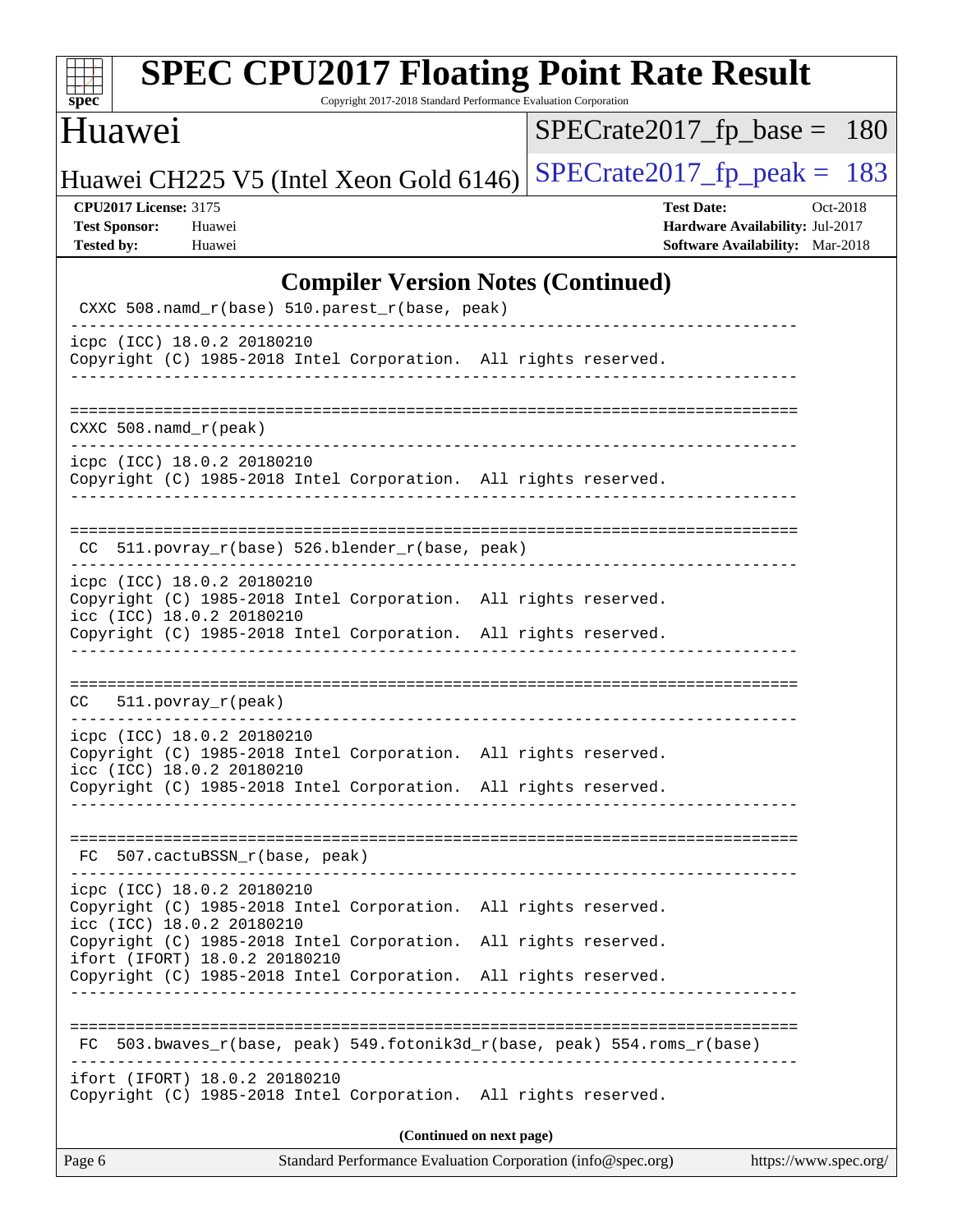| <b>SPEC CPU2017 Floating Point Rate Result</b><br>spec <sup>®</sup><br>Copyright 2017-2018 Standard Performance Evaluation Corporation                                                           |                                                                                                            |
|--------------------------------------------------------------------------------------------------------------------------------------------------------------------------------------------------|------------------------------------------------------------------------------------------------------------|
| Huawei                                                                                                                                                                                           | $SPECrate2017rfp base =$<br><b>180</b>                                                                     |
| Huawei CH225 V5 (Intel Xeon Gold 6146)                                                                                                                                                           | $SPECTate2017$ _fp_peak = 183                                                                              |
| <b>CPU2017 License: 3175</b><br><b>Test Sponsor:</b><br>Huawei<br>Tested by:<br>Huawei                                                                                                           | <b>Test Date:</b><br>Oct-2018<br><b>Hardware Availability: Jul-2017</b><br>Software Availability: Mar-2018 |
| <b>Compiler Version Notes (Continued)</b>                                                                                                                                                        |                                                                                                            |
| $554.rows_r (peak)$<br>FC                                                                                                                                                                        |                                                                                                            |
| ifort (IFORT) 18.0.2 20180210<br>Copyright (C) 1985-2018 Intel Corporation. All rights reserved.                                                                                                 |                                                                                                            |
| 521.wrf_r(base) 527.cam4_r(base)<br>CC.                                                                                                                                                          |                                                                                                            |
| ifort (IFORT) 18.0.2 20180210<br>Copyright (C) 1985-2018 Intel Corporation. All rights reserved.<br>icc (ICC) 18.0.2 20180210<br>Copyright (C) 1985-2018 Intel Corporation. All rights reserved. |                                                                                                            |
|                                                                                                                                                                                                  |                                                                                                            |
| 521.wrf_r(peak) 527.cam4_r(peak)<br>CC                                                                                                                                                           |                                                                                                            |
| ifort (IFORT) 18.0.2 20180210<br>Copyright (C) 1985-2018 Intel Corporation. All rights reserved.<br>icc (ICC) 18.0.2 20180210                                                                    |                                                                                                            |
| Copyright (C) 1985-2018 Intel Corporation. All rights reserved.                                                                                                                                  |                                                                                                            |
| <b>Base Compiler Invocation</b>                                                                                                                                                                  |                                                                                                            |
| C benchmarks:<br>$\text{icc}$ -m64 -std=c11                                                                                                                                                      |                                                                                                            |
| $C++$ benchmarks:                                                                                                                                                                                |                                                                                                            |

[Fortran benchmarks](http://www.spec.org/auto/cpu2017/Docs/result-fields.html#Fortranbenchmarks):

[icpc -m64](http://www.spec.org/cpu2017/results/res2018q4/cpu2017-20181018-09267.flags.html#user_CXXbase_intel_icpc_64bit_4ecb2543ae3f1412ef961e0650ca070fec7b7afdcd6ed48761b84423119d1bf6bdf5cad15b44d48e7256388bc77273b966e5eb805aefd121eb22e9299b2ec9d9)

[ifort -m64](http://www.spec.org/cpu2017/results/res2018q4/cpu2017-20181018-09267.flags.html#user_FCbase_intel_ifort_64bit_24f2bb282fbaeffd6157abe4f878425411749daecae9a33200eee2bee2fe76f3b89351d69a8130dd5949958ce389cf37ff59a95e7a40d588e8d3a57e0c3fd751)

[Benchmarks using both Fortran and C](http://www.spec.org/auto/cpu2017/Docs/result-fields.html#BenchmarksusingbothFortranandC): [ifort -m64](http://www.spec.org/cpu2017/results/res2018q4/cpu2017-20181018-09267.flags.html#user_CC_FCbase_intel_ifort_64bit_24f2bb282fbaeffd6157abe4f878425411749daecae9a33200eee2bee2fe76f3b89351d69a8130dd5949958ce389cf37ff59a95e7a40d588e8d3a57e0c3fd751) [icc -m64 -std=c11](http://www.spec.org/cpu2017/results/res2018q4/cpu2017-20181018-09267.flags.html#user_CC_FCbase_intel_icc_64bit_c11_33ee0cdaae7deeeab2a9725423ba97205ce30f63b9926c2519791662299b76a0318f32ddfffdc46587804de3178b4f9328c46fa7c2b0cd779d7a61945c91cd35)

[Benchmarks using both C and C++](http://www.spec.org/auto/cpu2017/Docs/result-fields.html#BenchmarksusingbothCandCXX): [icpc -m64](http://www.spec.org/cpu2017/results/res2018q4/cpu2017-20181018-09267.flags.html#user_CC_CXXbase_intel_icpc_64bit_4ecb2543ae3f1412ef961e0650ca070fec7b7afdcd6ed48761b84423119d1bf6bdf5cad15b44d48e7256388bc77273b966e5eb805aefd121eb22e9299b2ec9d9) [icc -m64 -std=c11](http://www.spec.org/cpu2017/results/res2018q4/cpu2017-20181018-09267.flags.html#user_CC_CXXbase_intel_icc_64bit_c11_33ee0cdaae7deeeab2a9725423ba97205ce30f63b9926c2519791662299b76a0318f32ddfffdc46587804de3178b4f9328c46fa7c2b0cd779d7a61945c91cd35)

[Benchmarks using Fortran, C, and C++:](http://www.spec.org/auto/cpu2017/Docs/result-fields.html#BenchmarksusingFortranCandCXX) [icpc -m64](http://www.spec.org/cpu2017/results/res2018q4/cpu2017-20181018-09267.flags.html#user_CC_CXX_FCbase_intel_icpc_64bit_4ecb2543ae3f1412ef961e0650ca070fec7b7afdcd6ed48761b84423119d1bf6bdf5cad15b44d48e7256388bc77273b966e5eb805aefd121eb22e9299b2ec9d9) [icc -m64 -std=c11](http://www.spec.org/cpu2017/results/res2018q4/cpu2017-20181018-09267.flags.html#user_CC_CXX_FCbase_intel_icc_64bit_c11_33ee0cdaae7deeeab2a9725423ba97205ce30f63b9926c2519791662299b76a0318f32ddfffdc46587804de3178b4f9328c46fa7c2b0cd779d7a61945c91cd35) [ifort -m64](http://www.spec.org/cpu2017/results/res2018q4/cpu2017-20181018-09267.flags.html#user_CC_CXX_FCbase_intel_ifort_64bit_24f2bb282fbaeffd6157abe4f878425411749daecae9a33200eee2bee2fe76f3b89351d69a8130dd5949958ce389cf37ff59a95e7a40d588e8d3a57e0c3fd751)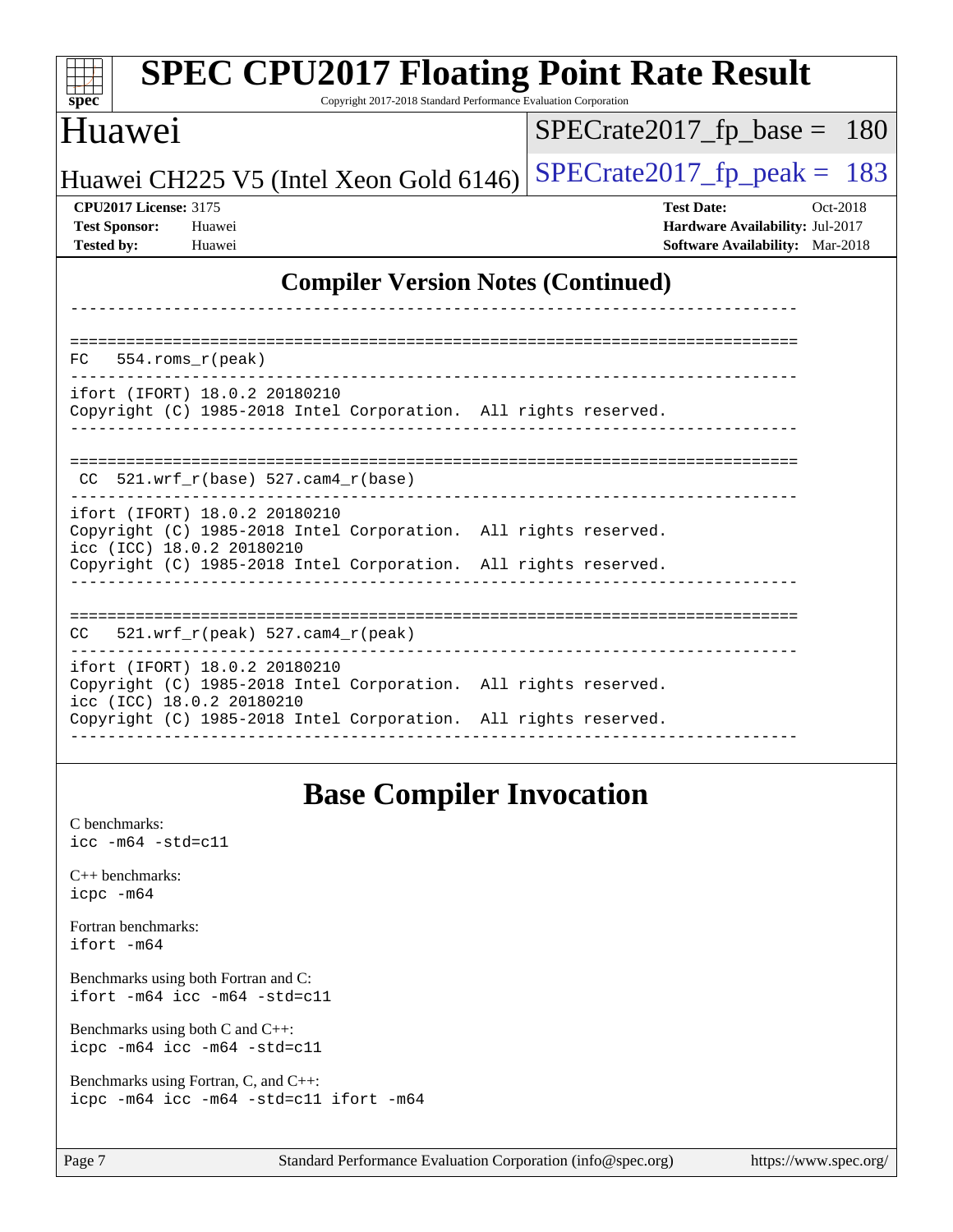

# **[SPEC CPU2017 Floating Point Rate Result](http://www.spec.org/auto/cpu2017/Docs/result-fields.html#SPECCPU2017FloatingPointRateResult)**

Copyright 2017-2018 Standard Performance Evaluation Corporation

### Huawei

[SPECrate2017\\_fp\\_base =](http://www.spec.org/auto/cpu2017/Docs/result-fields.html#SPECrate2017fpbase) 180

Huawei CH225 V5 (Intel Xeon Gold 6146) SPECrate  $2017$  fp peak = 183

**[CPU2017 License:](http://www.spec.org/auto/cpu2017/Docs/result-fields.html#CPU2017License)** 3175 **[Test Date:](http://www.spec.org/auto/cpu2017/Docs/result-fields.html#TestDate)** Oct-2018 **[Test Sponsor:](http://www.spec.org/auto/cpu2017/Docs/result-fields.html#TestSponsor)** Huawei **[Hardware Availability:](http://www.spec.org/auto/cpu2017/Docs/result-fields.html#HardwareAvailability)** Jul-2017 **[Tested by:](http://www.spec.org/auto/cpu2017/Docs/result-fields.html#Testedby)** Huawei **[Software Availability:](http://www.spec.org/auto/cpu2017/Docs/result-fields.html#SoftwareAvailability)** Mar-2018

## **[Base Portability Flags](http://www.spec.org/auto/cpu2017/Docs/result-fields.html#BasePortabilityFlags)**

 503.bwaves\_r: [-DSPEC\\_LP64](http://www.spec.org/cpu2017/results/res2018q4/cpu2017-20181018-09267.flags.html#suite_basePORTABILITY503_bwaves_r_DSPEC_LP64) 507.cactuBSSN\_r: [-DSPEC\\_LP64](http://www.spec.org/cpu2017/results/res2018q4/cpu2017-20181018-09267.flags.html#suite_basePORTABILITY507_cactuBSSN_r_DSPEC_LP64) 508.namd\_r: [-DSPEC\\_LP64](http://www.spec.org/cpu2017/results/res2018q4/cpu2017-20181018-09267.flags.html#suite_basePORTABILITY508_namd_r_DSPEC_LP64) 510.parest\_r: [-DSPEC\\_LP64](http://www.spec.org/cpu2017/results/res2018q4/cpu2017-20181018-09267.flags.html#suite_basePORTABILITY510_parest_r_DSPEC_LP64) 511.povray\_r: [-DSPEC\\_LP64](http://www.spec.org/cpu2017/results/res2018q4/cpu2017-20181018-09267.flags.html#suite_basePORTABILITY511_povray_r_DSPEC_LP64) 519.lbm\_r: [-DSPEC\\_LP64](http://www.spec.org/cpu2017/results/res2018q4/cpu2017-20181018-09267.flags.html#suite_basePORTABILITY519_lbm_r_DSPEC_LP64) 521.wrf\_r: [-DSPEC\\_LP64](http://www.spec.org/cpu2017/results/res2018q4/cpu2017-20181018-09267.flags.html#suite_basePORTABILITY521_wrf_r_DSPEC_LP64) [-DSPEC\\_CASE\\_FLAG](http://www.spec.org/cpu2017/results/res2018q4/cpu2017-20181018-09267.flags.html#b521.wrf_r_baseCPORTABILITY_DSPEC_CASE_FLAG) [-convert big\\_endian](http://www.spec.org/cpu2017/results/res2018q4/cpu2017-20181018-09267.flags.html#user_baseFPORTABILITY521_wrf_r_convert_big_endian_c3194028bc08c63ac5d04de18c48ce6d347e4e562e8892b8bdbdc0214820426deb8554edfa529a3fb25a586e65a3d812c835984020483e7e73212c4d31a38223) 526.blender\_r: [-DSPEC\\_LP64](http://www.spec.org/cpu2017/results/res2018q4/cpu2017-20181018-09267.flags.html#suite_basePORTABILITY526_blender_r_DSPEC_LP64) [-DSPEC\\_LINUX](http://www.spec.org/cpu2017/results/res2018q4/cpu2017-20181018-09267.flags.html#b526.blender_r_baseCPORTABILITY_DSPEC_LINUX) [-funsigned-char](http://www.spec.org/cpu2017/results/res2018q4/cpu2017-20181018-09267.flags.html#user_baseCPORTABILITY526_blender_r_force_uchar_40c60f00ab013830e2dd6774aeded3ff59883ba5a1fc5fc14077f794d777847726e2a5858cbc7672e36e1b067e7e5c1d9a74f7176df07886a243d7cc18edfe67) 527.cam4\_r: [-DSPEC\\_LP64](http://www.spec.org/cpu2017/results/res2018q4/cpu2017-20181018-09267.flags.html#suite_basePORTABILITY527_cam4_r_DSPEC_LP64) [-DSPEC\\_CASE\\_FLAG](http://www.spec.org/cpu2017/results/res2018q4/cpu2017-20181018-09267.flags.html#b527.cam4_r_baseCPORTABILITY_DSPEC_CASE_FLAG) 538.imagick\_r: [-DSPEC\\_LP64](http://www.spec.org/cpu2017/results/res2018q4/cpu2017-20181018-09267.flags.html#suite_basePORTABILITY538_imagick_r_DSPEC_LP64) 544.nab\_r: [-DSPEC\\_LP64](http://www.spec.org/cpu2017/results/res2018q4/cpu2017-20181018-09267.flags.html#suite_basePORTABILITY544_nab_r_DSPEC_LP64) 549.fotonik3d\_r: [-DSPEC\\_LP64](http://www.spec.org/cpu2017/results/res2018q4/cpu2017-20181018-09267.flags.html#suite_basePORTABILITY549_fotonik3d_r_DSPEC_LP64) 554.roms\_r: [-DSPEC\\_LP64](http://www.spec.org/cpu2017/results/res2018q4/cpu2017-20181018-09267.flags.html#suite_basePORTABILITY554_roms_r_DSPEC_LP64)

**[Base Optimization Flags](http://www.spec.org/auto/cpu2017/Docs/result-fields.html#BaseOptimizationFlags)**

[C benchmarks](http://www.spec.org/auto/cpu2017/Docs/result-fields.html#Cbenchmarks):

[-xCORE-AVX2](http://www.spec.org/cpu2017/results/res2018q4/cpu2017-20181018-09267.flags.html#user_CCbase_f-xCORE-AVX2) [-ipo](http://www.spec.org/cpu2017/results/res2018q4/cpu2017-20181018-09267.flags.html#user_CCbase_f-ipo) [-O3](http://www.spec.org/cpu2017/results/res2018q4/cpu2017-20181018-09267.flags.html#user_CCbase_f-O3) [-no-prec-div](http://www.spec.org/cpu2017/results/res2018q4/cpu2017-20181018-09267.flags.html#user_CCbase_f-no-prec-div) [-qopt-prefetch](http://www.spec.org/cpu2017/results/res2018q4/cpu2017-20181018-09267.flags.html#user_CCbase_f-qopt-prefetch) [-ffinite-math-only](http://www.spec.org/cpu2017/results/res2018q4/cpu2017-20181018-09267.flags.html#user_CCbase_f_finite_math_only_cb91587bd2077682c4b38af759c288ed7c732db004271a9512da14a4f8007909a5f1427ecbf1a0fb78ff2a814402c6114ac565ca162485bbcae155b5e4258871) [-qopt-mem-layout-trans=3](http://www.spec.org/cpu2017/results/res2018q4/cpu2017-20181018-09267.flags.html#user_CCbase_f-qopt-mem-layout-trans_de80db37974c74b1f0e20d883f0b675c88c3b01e9d123adea9b28688d64333345fb62bc4a798493513fdb68f60282f9a726aa07f478b2f7113531aecce732043)

#### [C++ benchmarks:](http://www.spec.org/auto/cpu2017/Docs/result-fields.html#CXXbenchmarks)

[-xCORE-AVX2](http://www.spec.org/cpu2017/results/res2018q4/cpu2017-20181018-09267.flags.html#user_CXXbase_f-xCORE-AVX2) [-ipo](http://www.spec.org/cpu2017/results/res2018q4/cpu2017-20181018-09267.flags.html#user_CXXbase_f-ipo) [-O3](http://www.spec.org/cpu2017/results/res2018q4/cpu2017-20181018-09267.flags.html#user_CXXbase_f-O3) [-no-prec-div](http://www.spec.org/cpu2017/results/res2018q4/cpu2017-20181018-09267.flags.html#user_CXXbase_f-no-prec-div) [-qopt-prefetch](http://www.spec.org/cpu2017/results/res2018q4/cpu2017-20181018-09267.flags.html#user_CXXbase_f-qopt-prefetch) [-ffinite-math-only](http://www.spec.org/cpu2017/results/res2018q4/cpu2017-20181018-09267.flags.html#user_CXXbase_f_finite_math_only_cb91587bd2077682c4b38af759c288ed7c732db004271a9512da14a4f8007909a5f1427ecbf1a0fb78ff2a814402c6114ac565ca162485bbcae155b5e4258871) [-qopt-mem-layout-trans=3](http://www.spec.org/cpu2017/results/res2018q4/cpu2017-20181018-09267.flags.html#user_CXXbase_f-qopt-mem-layout-trans_de80db37974c74b1f0e20d883f0b675c88c3b01e9d123adea9b28688d64333345fb62bc4a798493513fdb68f60282f9a726aa07f478b2f7113531aecce732043)

#### [Fortran benchmarks](http://www.spec.org/auto/cpu2017/Docs/result-fields.html#Fortranbenchmarks):

[-xCORE-AVX2](http://www.spec.org/cpu2017/results/res2018q4/cpu2017-20181018-09267.flags.html#user_FCbase_f-xCORE-AVX2) [-ipo](http://www.spec.org/cpu2017/results/res2018q4/cpu2017-20181018-09267.flags.html#user_FCbase_f-ipo) [-O3](http://www.spec.org/cpu2017/results/res2018q4/cpu2017-20181018-09267.flags.html#user_FCbase_f-O3) [-no-prec-div](http://www.spec.org/cpu2017/results/res2018q4/cpu2017-20181018-09267.flags.html#user_FCbase_f-no-prec-div) [-qopt-prefetch](http://www.spec.org/cpu2017/results/res2018q4/cpu2017-20181018-09267.flags.html#user_FCbase_f-qopt-prefetch) [-ffinite-math-only](http://www.spec.org/cpu2017/results/res2018q4/cpu2017-20181018-09267.flags.html#user_FCbase_f_finite_math_only_cb91587bd2077682c4b38af759c288ed7c732db004271a9512da14a4f8007909a5f1427ecbf1a0fb78ff2a814402c6114ac565ca162485bbcae155b5e4258871) [-qopt-mem-layout-trans=3](http://www.spec.org/cpu2017/results/res2018q4/cpu2017-20181018-09267.flags.html#user_FCbase_f-qopt-mem-layout-trans_de80db37974c74b1f0e20d883f0b675c88c3b01e9d123adea9b28688d64333345fb62bc4a798493513fdb68f60282f9a726aa07f478b2f7113531aecce732043) [-auto](http://www.spec.org/cpu2017/results/res2018q4/cpu2017-20181018-09267.flags.html#user_FCbase_f-auto) [-nostandard-realloc-lhs](http://www.spec.org/cpu2017/results/res2018q4/cpu2017-20181018-09267.flags.html#user_FCbase_f_2003_std_realloc_82b4557e90729c0f113870c07e44d33d6f5a304b4f63d4c15d2d0f1fab99f5daaed73bdb9275d9ae411527f28b936061aa8b9c8f2d63842963b95c9dd6426b8a)

[Benchmarks using both Fortran and C](http://www.spec.org/auto/cpu2017/Docs/result-fields.html#BenchmarksusingbothFortranandC):

[-xCORE-AVX2](http://www.spec.org/cpu2017/results/res2018q4/cpu2017-20181018-09267.flags.html#user_CC_FCbase_f-xCORE-AVX2) [-ipo](http://www.spec.org/cpu2017/results/res2018q4/cpu2017-20181018-09267.flags.html#user_CC_FCbase_f-ipo) [-O3](http://www.spec.org/cpu2017/results/res2018q4/cpu2017-20181018-09267.flags.html#user_CC_FCbase_f-O3) [-no-prec-div](http://www.spec.org/cpu2017/results/res2018q4/cpu2017-20181018-09267.flags.html#user_CC_FCbase_f-no-prec-div) [-qopt-prefetch](http://www.spec.org/cpu2017/results/res2018q4/cpu2017-20181018-09267.flags.html#user_CC_FCbase_f-qopt-prefetch) [-ffinite-math-only](http://www.spec.org/cpu2017/results/res2018q4/cpu2017-20181018-09267.flags.html#user_CC_FCbase_f_finite_math_only_cb91587bd2077682c4b38af759c288ed7c732db004271a9512da14a4f8007909a5f1427ecbf1a0fb78ff2a814402c6114ac565ca162485bbcae155b5e4258871) [-qopt-mem-layout-trans=3](http://www.spec.org/cpu2017/results/res2018q4/cpu2017-20181018-09267.flags.html#user_CC_FCbase_f-qopt-mem-layout-trans_de80db37974c74b1f0e20d883f0b675c88c3b01e9d123adea9b28688d64333345fb62bc4a798493513fdb68f60282f9a726aa07f478b2f7113531aecce732043) [-auto](http://www.spec.org/cpu2017/results/res2018q4/cpu2017-20181018-09267.flags.html#user_CC_FCbase_f-auto) [-nostandard-realloc-lhs](http://www.spec.org/cpu2017/results/res2018q4/cpu2017-20181018-09267.flags.html#user_CC_FCbase_f_2003_std_realloc_82b4557e90729c0f113870c07e44d33d6f5a304b4f63d4c15d2d0f1fab99f5daaed73bdb9275d9ae411527f28b936061aa8b9c8f2d63842963b95c9dd6426b8a)

[Benchmarks using both C and C++](http://www.spec.org/auto/cpu2017/Docs/result-fields.html#BenchmarksusingbothCandCXX): [-xCORE-AVX2](http://www.spec.org/cpu2017/results/res2018q4/cpu2017-20181018-09267.flags.html#user_CC_CXXbase_f-xCORE-AVX2) [-ipo](http://www.spec.org/cpu2017/results/res2018q4/cpu2017-20181018-09267.flags.html#user_CC_CXXbase_f-ipo) [-O3](http://www.spec.org/cpu2017/results/res2018q4/cpu2017-20181018-09267.flags.html#user_CC_CXXbase_f-O3) [-no-prec-div](http://www.spec.org/cpu2017/results/res2018q4/cpu2017-20181018-09267.flags.html#user_CC_CXXbase_f-no-prec-div) [-qopt-prefetch](http://www.spec.org/cpu2017/results/res2018q4/cpu2017-20181018-09267.flags.html#user_CC_CXXbase_f-qopt-prefetch) [-ffinite-math-only](http://www.spec.org/cpu2017/results/res2018q4/cpu2017-20181018-09267.flags.html#user_CC_CXXbase_f_finite_math_only_cb91587bd2077682c4b38af759c288ed7c732db004271a9512da14a4f8007909a5f1427ecbf1a0fb78ff2a814402c6114ac565ca162485bbcae155b5e4258871) [-qopt-mem-layout-trans=3](http://www.spec.org/cpu2017/results/res2018q4/cpu2017-20181018-09267.flags.html#user_CC_CXXbase_f-qopt-mem-layout-trans_de80db37974c74b1f0e20d883f0b675c88c3b01e9d123adea9b28688d64333345fb62bc4a798493513fdb68f60282f9a726aa07f478b2f7113531aecce732043)

#### [Benchmarks using Fortran, C, and C++:](http://www.spec.org/auto/cpu2017/Docs/result-fields.html#BenchmarksusingFortranCandCXX)

[-xCORE-AVX2](http://www.spec.org/cpu2017/results/res2018q4/cpu2017-20181018-09267.flags.html#user_CC_CXX_FCbase_f-xCORE-AVX2) [-ipo](http://www.spec.org/cpu2017/results/res2018q4/cpu2017-20181018-09267.flags.html#user_CC_CXX_FCbase_f-ipo) [-O3](http://www.spec.org/cpu2017/results/res2018q4/cpu2017-20181018-09267.flags.html#user_CC_CXX_FCbase_f-O3) [-no-prec-div](http://www.spec.org/cpu2017/results/res2018q4/cpu2017-20181018-09267.flags.html#user_CC_CXX_FCbase_f-no-prec-div) [-qopt-prefetch](http://www.spec.org/cpu2017/results/res2018q4/cpu2017-20181018-09267.flags.html#user_CC_CXX_FCbase_f-qopt-prefetch) [-ffinite-math-only](http://www.spec.org/cpu2017/results/res2018q4/cpu2017-20181018-09267.flags.html#user_CC_CXX_FCbase_f_finite_math_only_cb91587bd2077682c4b38af759c288ed7c732db004271a9512da14a4f8007909a5f1427ecbf1a0fb78ff2a814402c6114ac565ca162485bbcae155b5e4258871) [-qopt-mem-layout-trans=3](http://www.spec.org/cpu2017/results/res2018q4/cpu2017-20181018-09267.flags.html#user_CC_CXX_FCbase_f-qopt-mem-layout-trans_de80db37974c74b1f0e20d883f0b675c88c3b01e9d123adea9b28688d64333345fb62bc4a798493513fdb68f60282f9a726aa07f478b2f7113531aecce732043) [-auto](http://www.spec.org/cpu2017/results/res2018q4/cpu2017-20181018-09267.flags.html#user_CC_CXX_FCbase_f-auto) [-nostandard-realloc-lhs](http://www.spec.org/cpu2017/results/res2018q4/cpu2017-20181018-09267.flags.html#user_CC_CXX_FCbase_f_2003_std_realloc_82b4557e90729c0f113870c07e44d33d6f5a304b4f63d4c15d2d0f1fab99f5daaed73bdb9275d9ae411527f28b936061aa8b9c8f2d63842963b95c9dd6426b8a)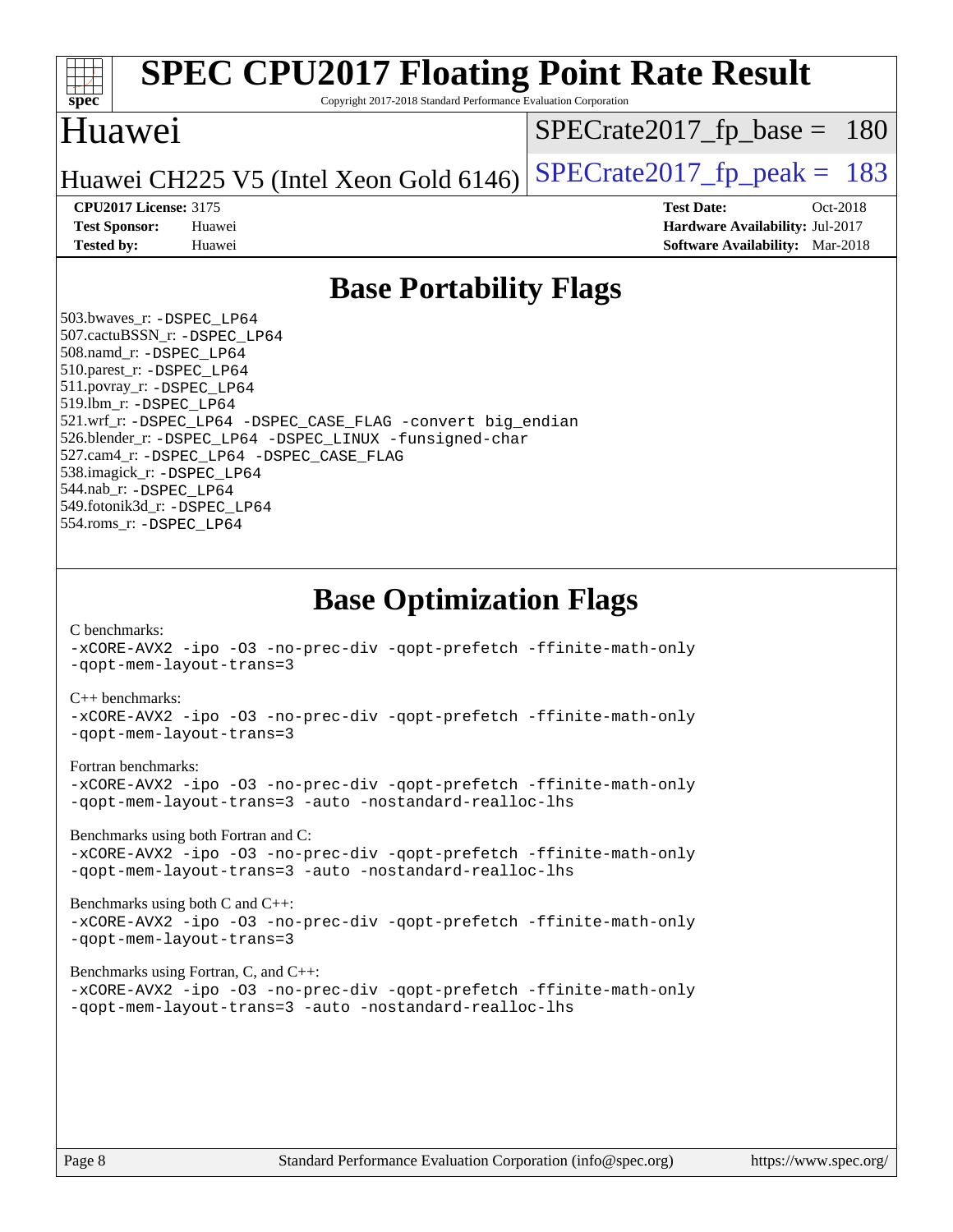|                              | <b>SPEC CPU2017 Floating Point Rate Result</b>                  |                                        |  |  |  |  |
|------------------------------|-----------------------------------------------------------------|----------------------------------------|--|--|--|--|
| $spec*$                      | Copyright 2017-2018 Standard Performance Evaluation Corporation |                                        |  |  |  |  |
| Huawei                       |                                                                 | $SPECrate2017_fp\_base = 180$          |  |  |  |  |
|                              | Huawei CH225 V5 (Intel Xeon Gold 6146)                          | $SPECrate2017_fp\_peak = 183$          |  |  |  |  |
| <b>CPU2017 License: 3175</b> |                                                                 | <b>Test Date:</b><br>$Oct-2018$        |  |  |  |  |
| <b>Test Sponsor:</b>         | Huawei                                                          | Hardware Availability: Jul-2017        |  |  |  |  |
| <b>Tested by:</b>            | Huawei                                                          | <b>Software Availability:</b> Mar-2018 |  |  |  |  |
|                              |                                                                 |                                        |  |  |  |  |

## **[Peak Compiler Invocation](http://www.spec.org/auto/cpu2017/Docs/result-fields.html#PeakCompilerInvocation)**

[C benchmarks:](http://www.spec.org/auto/cpu2017/Docs/result-fields.html#Cbenchmarks) [icc -m64 -std=c11](http://www.spec.org/cpu2017/results/res2018q4/cpu2017-20181018-09267.flags.html#user_CCpeak_intel_icc_64bit_c11_33ee0cdaae7deeeab2a9725423ba97205ce30f63b9926c2519791662299b76a0318f32ddfffdc46587804de3178b4f9328c46fa7c2b0cd779d7a61945c91cd35)

[C++ benchmarks:](http://www.spec.org/auto/cpu2017/Docs/result-fields.html#CXXbenchmarks) [icpc -m64](http://www.spec.org/cpu2017/results/res2018q4/cpu2017-20181018-09267.flags.html#user_CXXpeak_intel_icpc_64bit_4ecb2543ae3f1412ef961e0650ca070fec7b7afdcd6ed48761b84423119d1bf6bdf5cad15b44d48e7256388bc77273b966e5eb805aefd121eb22e9299b2ec9d9)

[Fortran benchmarks](http://www.spec.org/auto/cpu2017/Docs/result-fields.html#Fortranbenchmarks): [ifort -m64](http://www.spec.org/cpu2017/results/res2018q4/cpu2017-20181018-09267.flags.html#user_FCpeak_intel_ifort_64bit_24f2bb282fbaeffd6157abe4f878425411749daecae9a33200eee2bee2fe76f3b89351d69a8130dd5949958ce389cf37ff59a95e7a40d588e8d3a57e0c3fd751)

[Benchmarks using both Fortran and C:](http://www.spec.org/auto/cpu2017/Docs/result-fields.html#BenchmarksusingbothFortranandC) [ifort -m64](http://www.spec.org/cpu2017/results/res2018q4/cpu2017-20181018-09267.flags.html#user_CC_FCpeak_intel_ifort_64bit_24f2bb282fbaeffd6157abe4f878425411749daecae9a33200eee2bee2fe76f3b89351d69a8130dd5949958ce389cf37ff59a95e7a40d588e8d3a57e0c3fd751) [icc -m64 -std=c11](http://www.spec.org/cpu2017/results/res2018q4/cpu2017-20181018-09267.flags.html#user_CC_FCpeak_intel_icc_64bit_c11_33ee0cdaae7deeeab2a9725423ba97205ce30f63b9926c2519791662299b76a0318f32ddfffdc46587804de3178b4f9328c46fa7c2b0cd779d7a61945c91cd35)

[Benchmarks using both C and C++](http://www.spec.org/auto/cpu2017/Docs/result-fields.html#BenchmarksusingbothCandCXX): [icpc -m64](http://www.spec.org/cpu2017/results/res2018q4/cpu2017-20181018-09267.flags.html#user_CC_CXXpeak_intel_icpc_64bit_4ecb2543ae3f1412ef961e0650ca070fec7b7afdcd6ed48761b84423119d1bf6bdf5cad15b44d48e7256388bc77273b966e5eb805aefd121eb22e9299b2ec9d9) [icc -m64 -std=c11](http://www.spec.org/cpu2017/results/res2018q4/cpu2017-20181018-09267.flags.html#user_CC_CXXpeak_intel_icc_64bit_c11_33ee0cdaae7deeeab2a9725423ba97205ce30f63b9926c2519791662299b76a0318f32ddfffdc46587804de3178b4f9328c46fa7c2b0cd779d7a61945c91cd35)

[Benchmarks using Fortran, C, and C++:](http://www.spec.org/auto/cpu2017/Docs/result-fields.html#BenchmarksusingFortranCandCXX) [icpc -m64](http://www.spec.org/cpu2017/results/res2018q4/cpu2017-20181018-09267.flags.html#user_CC_CXX_FCpeak_intel_icpc_64bit_4ecb2543ae3f1412ef961e0650ca070fec7b7afdcd6ed48761b84423119d1bf6bdf5cad15b44d48e7256388bc77273b966e5eb805aefd121eb22e9299b2ec9d9) [icc -m64 -std=c11](http://www.spec.org/cpu2017/results/res2018q4/cpu2017-20181018-09267.flags.html#user_CC_CXX_FCpeak_intel_icc_64bit_c11_33ee0cdaae7deeeab2a9725423ba97205ce30f63b9926c2519791662299b76a0318f32ddfffdc46587804de3178b4f9328c46fa7c2b0cd779d7a61945c91cd35) [ifort -m64](http://www.spec.org/cpu2017/results/res2018q4/cpu2017-20181018-09267.flags.html#user_CC_CXX_FCpeak_intel_ifort_64bit_24f2bb282fbaeffd6157abe4f878425411749daecae9a33200eee2bee2fe76f3b89351d69a8130dd5949958ce389cf37ff59a95e7a40d588e8d3a57e0c3fd751)

**[Peak Portability Flags](http://www.spec.org/auto/cpu2017/Docs/result-fields.html#PeakPortabilityFlags)**

Same as Base Portability Flags

## **[Peak Optimization Flags](http://www.spec.org/auto/cpu2017/Docs/result-fields.html#PeakOptimizationFlags)**

[C benchmarks](http://www.spec.org/auto/cpu2017/Docs/result-fields.html#Cbenchmarks):

| Page 9                                 | Standard Performance Evaluation Corporation (info@spec.org)                                                              | https://www.spec.org/ |
|----------------------------------------|--------------------------------------------------------------------------------------------------------------------------|-----------------------|
|                                        | (Continued on next page)                                                                                                 |                       |
|                                        | 510.parest_r: -xCORE-AVX2 -ipo -03 -no-prec-div -qopt-prefetch<br>-ffinite-math-only -qopt-mem-layout-trans=3            |                       |
| -qopt-mem-layout-trans=3               | 508.namd_r: -prof-gen(pass 1) -prof-use(pass 2) -ipo -xCORE-AVX2 -03<br>-no-prec-div -qopt-prefetch -ffinite-math-only   |                       |
| $C_{++}$ benchmarks:                   |                                                                                                                          |                       |
| $544$ .nab_r: basepeak = yes           |                                                                                                                          |                       |
| $538.\text{imagek}_r$ : basepeak = yes |                                                                                                                          |                       |
| -qopt-mem-layout-trans=3               | $519$ .lbm_r: -prof-gen(pass 1) -prof-use(pass 2) -ipo -xCORE-AVX2 -03<br>-no-prec-div -qopt-prefetch -ffinite-math-only |                       |
| U DELICIHITATKS:                       |                                                                                                                          |                       |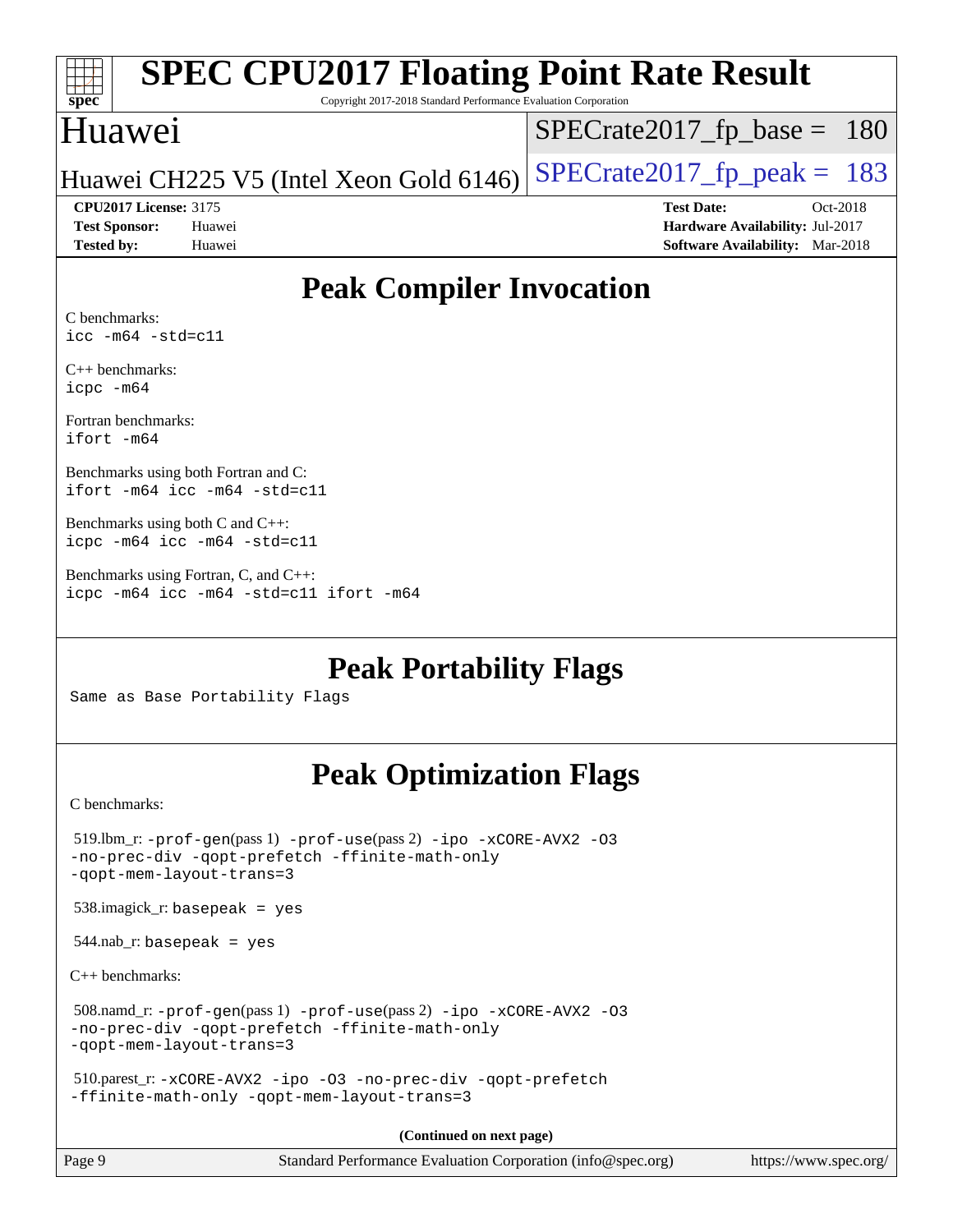